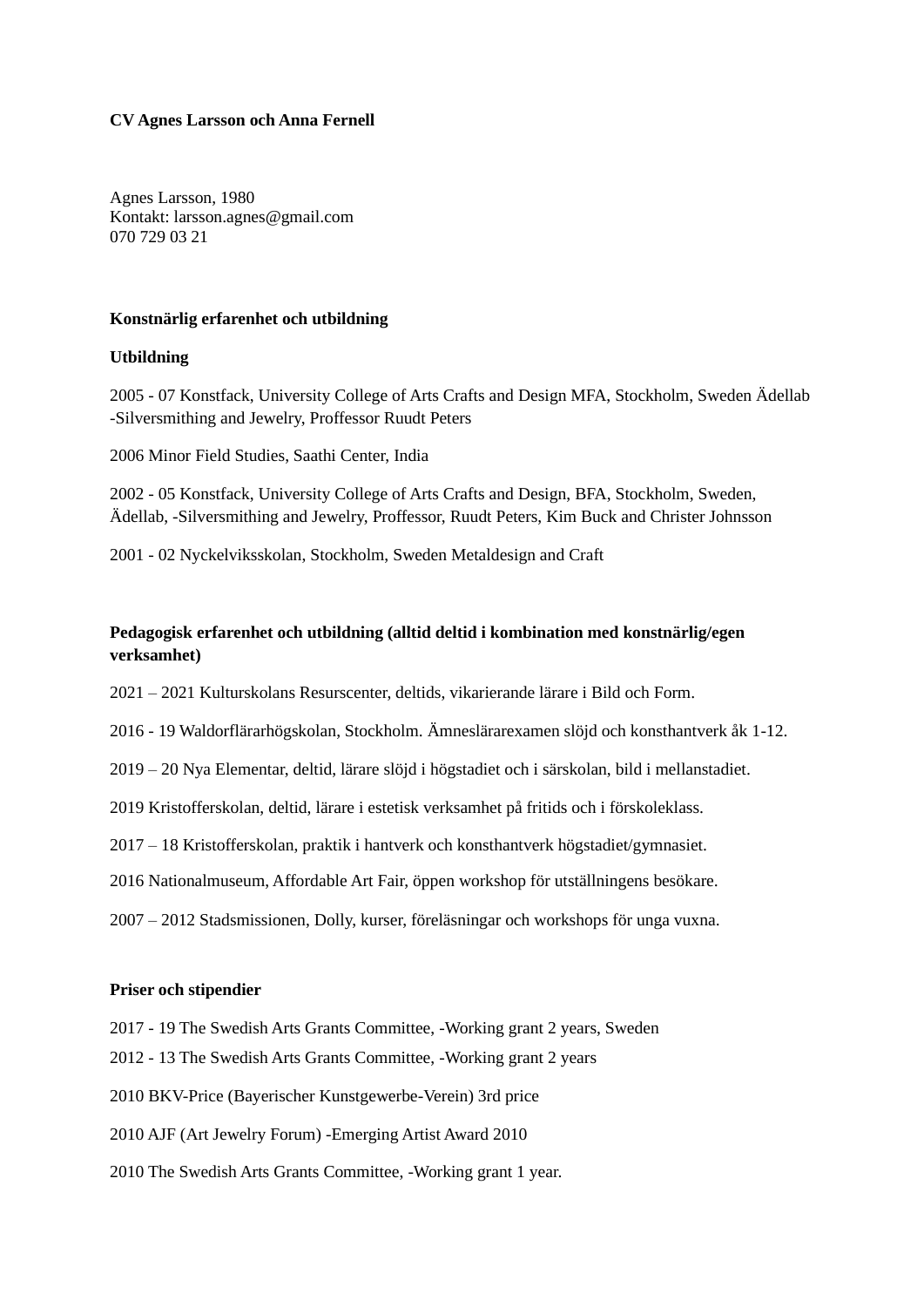- 2010 20 Ateljestöd Stockholms stad
- 2013 Iaspis, Internationellt kulturutbyte
- 2012 13 The Swedish Arts Grants Committee, -Working grant 2 years
- 2011 Stiftelsen Längmanska kulturfonden
- 2011 KHV, Konsthantverkets vänner
- 2010 Iaspis, -Internationell kulturutbyte
- 2010 The Swedish Arts Grants Committee, -Working grant
- 2004 2013 Estrid Ericsons Stiftelse
- 2007 August Rignérs Stiftelse 2007 Minor Field Studies
- 2004 2007 JL Eklunds Hantverksstiftelse

#### **Soloutställningar**

- 2015 Remains, Ornamentum Gallery, Hudson, NY
- 2014 GULDRUSH, Slite Utveckling, Gotland, Sweden
- 2011 CARBO, Platina Gallery, Stockholm, Sweden
- 2011 Wear It! Slussen Craft Fair, Stockholm, Sweden
- 2010 SOFA Chicago Art Fair, AJF Emerging artist, Ornamentum Gallery, Chicago, NY

#### **Representation i samlingar**

Contemporary Jewellery collection of the Cominelli Foundation

Private collections in Europe and USA

Nationalmuseum, Stockholm, Sweden

#### **Grupputställningar**

2018 The European Triennial for Contemporary Jewellery, Gustavsbergs Konsthall, Stockholm, Sweden

2018 The European Triennial for Contemporary Jewellery, Les Ateliers de Paris, France

2017 The European Triennial for Contemporary Jewellery, Grande Halle des Anciens Abbatoirs de Mons, Belgium

2018 ÖGONSTENAR, Apple of my eye, Platina, Stockholm, Sweden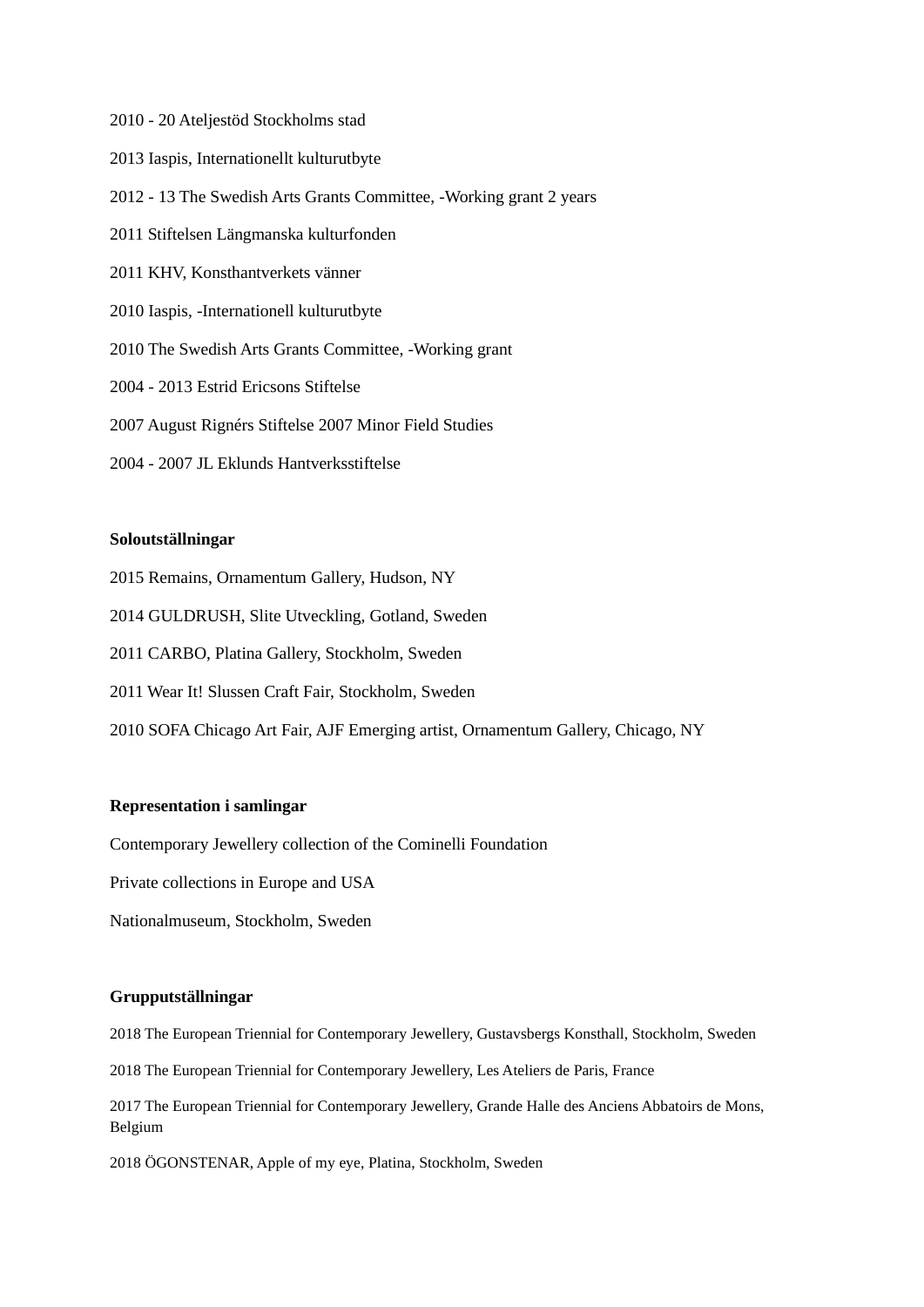2018 ÖGONSTENAR, Apple of my eye, Vida Museum, Borgholm, Sweden

2017 MEDUSA Jewellery and Taboos, Musée D´art Moderne, De la Ville de Paris, France

2017 ÖGONSTENAR, Apple of my eye, Galleri Kammaren, Lund, Sweden

2017 Transformations – Six artists from Sweden, Museo Palazzo Mocenigo, Venice, Italy

2015 From the coolest corner, Touring exhibition at Schmuck 2015, Munich, Germany

2015 Black on Black at Manchester Art Gallery, Manchester, UK

2015 From the Coolest Corner, Galerie Handwerk, Munich, Germany

2014 The Museum of Similar Divergences, Gothenburg, Sweden

2014 Not So Precious, Stockholm, Sweden

2014 A Sence of Place, Konstfack, Stockholm, Sweden

2014 Cagnes-sur-Mer, Galerie Biro, Cagnes, France

2014 From the Coolest Corner, Röhsska Museet, Gothenburg, Sweden

2013 Contemporary Swedish Art Jewellery, Gallery Platina, Stockholm, Sweden

2013 Dialogue: International Contemporary Jewellery, GALERIE NOEL GUYOMARC'H, Montréal, Canada

2013 Schmuck at Galleria Szutuki, Legnica, Poland

2013 Schmuck, Munich, Germany

2013 This is where they met, Jewellery Sessions, Frame, Munich, Germany

2012 State of Things, Pinakothek der Moderne, Munich, Germany

2012 LahtiJewelry Exhibition, Lahti, Finland

2012 European Prize for applied Arts, the Grand Hall of the Anciens abattoirs of the City Mons, Belgium

2011 Permanent Cominelli Collection exhibition, Cominelli Palace, Turin, Italy 2011 Forma Vs Materia – Volume 3, Gallery Cristiani, Turin, Italy

2011 Cominelli Awards 2011, Brescia, Italy

2011 Photosynthese, Kunst.Wirt.Schaft, Graz, Austria

2011 Matters of Life and Death, Kath Libbert Gallery, West Yorkshire, UK

2011 Bayerischer Kunstgewerbe Verein, Hanteverksmesse, BKV-3 Prize

2010, Munich, Germany 2011 Frame, Platina Gallery at Schmuck, Munich, Germany

2011 Inhorgenta, International Trade Fair for Jewelry, Munich, Germany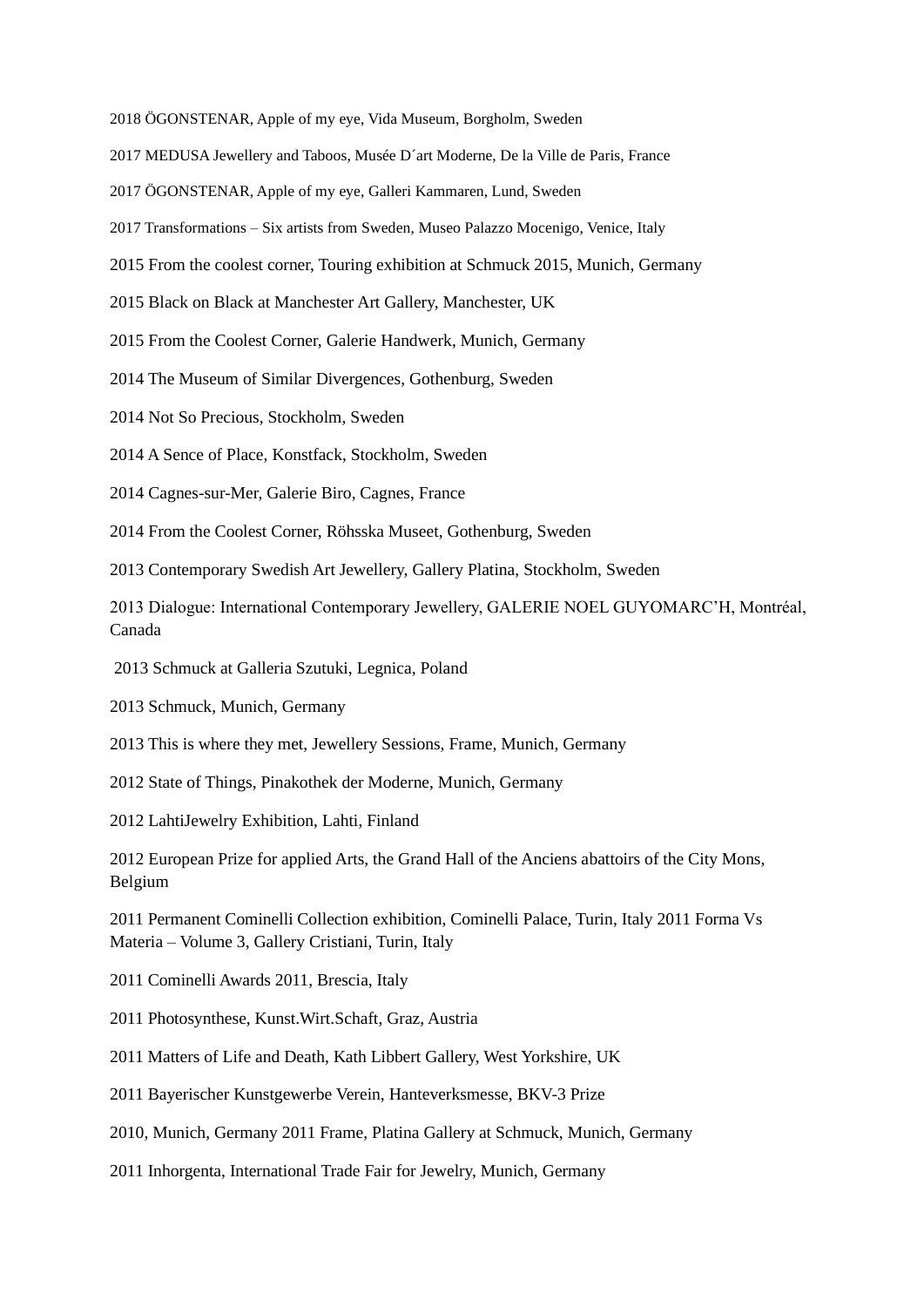2010 SOFA Chicago, Ornamentum Gallery, AJF-Emerging artist award winner 2010 SOFA Miami, Ornamentum Gallery, Miami 2010 Bayerischer Kunstgewerbe Verein, BKV-prize finalists, Munich, Germany 2010 It´s a Jewel not a Doll, Gallery Platina, Stockholm, Sweden 2010 Frame, Platina Gallery at Schmuck, Munich, Germany 2010 Lingam - 121 symbols of fertility, World Crafts Council - Belgique Francophone, Mons, Belgium, Museum Cathrijneconvent, Utrecht, The Netherlands 2009 Op Voorraad, jewellery pop up store, Amsterdam, The Netherlands 2009 For long and faithful duty - 10 years of beauty, Gallery Platina, Stockholm, Sweden 2009 LINGAM exhibition, Konstfack, Sweden 2009 There is no place like home, Gallery Platina, Stockholm, Sweden 2009 Stockholm Style Exhibition at Taipei Yodex, Taipei, Taiwan 2009 Nano, Gallery 44, Stockholm, Sweden 2009 Frame, Platina Gallery at Schmuck, Munich, Germany 2008 Brainfood, Gustavsbergs konsthall, Stockholm, Sweden 2007 Springexhibition, Konstfack, Stockholm, Sweden 2007 Graduation Show, Galerie Marzee, Nijmegen, The Netherlands 2007 Silverschools, Legnica, Poland 2007 Excursion, Munich, Germany 2007 Touch Down, Vita Havet, Konstfack, Stockholm, Sweden 2006 Schmuck, MAD, Museum of Arts and Design, New York 2006 Schmuck, Munich, Germany 2005 Grassi Messe, Leipzig, Germany 2005 Graduation Show, Midora Fair, Leipzig, Germany 2005 Graduation Show, Gallerie Marzee, Nijmegen, The Netherlands 2005 Vad ska grannen säga? Gallery Platina, Stockholm, Sweden 2005 Kulturhuset, BA work, Stockholm, Sweden 2005 Vad ska grannen säga? 316 Kubik, Hudiksvall, Sweden 2005 Jewellery in new materials 316 Kubik, Hudiksvall, Sweden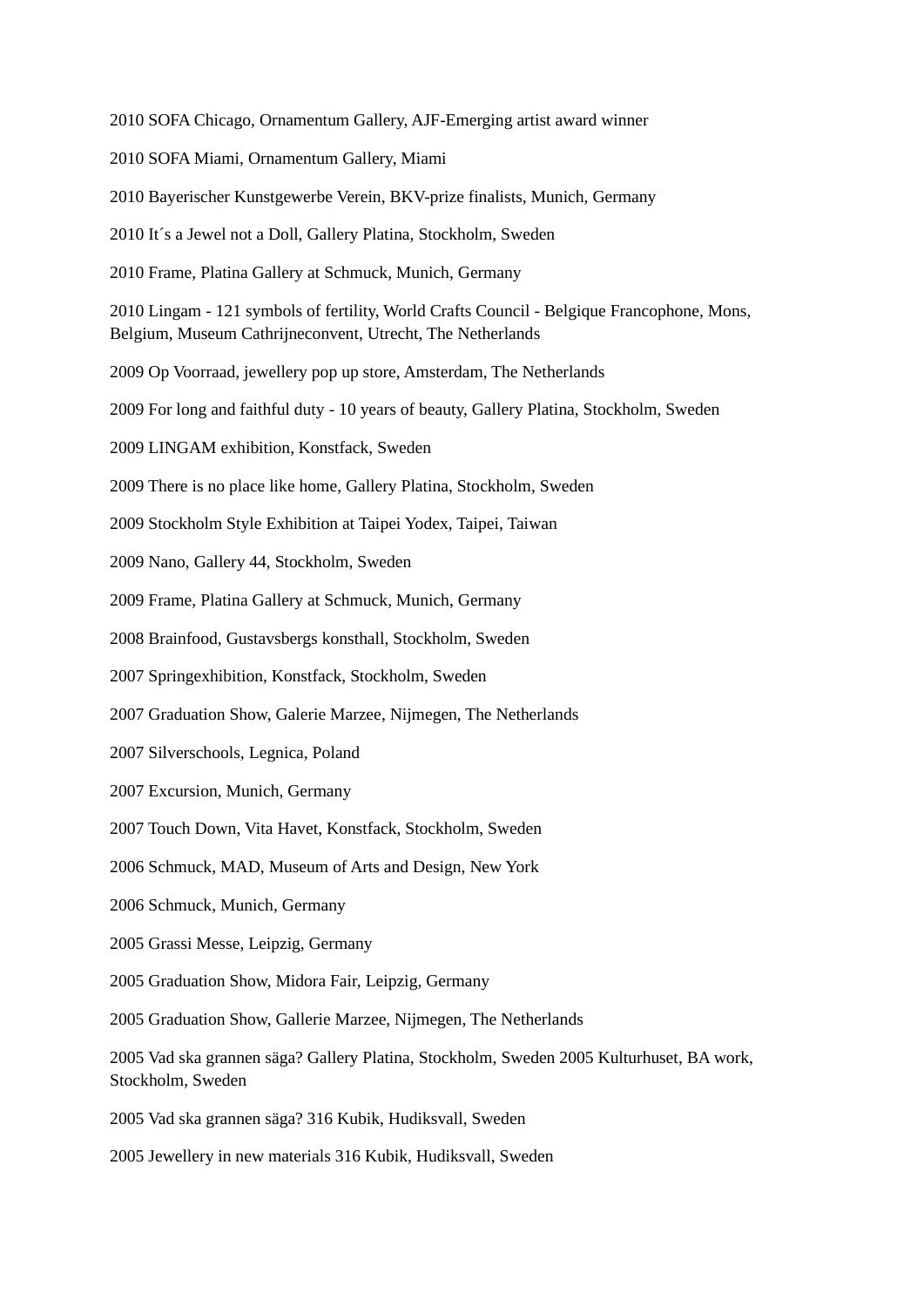2004 6\*6 Rings Galleri Gula Byggningen, Stockholm, Sweden

## **CV konst**

Anna Fernell

Riddargatan 35 A

114 57 STOCKHOLM

Tel. 0736 79 14 02

Mail: info@annafernell.se

Född: 1967-04-28

## **Utbildning:**

Konstfack, Ädellab MFA 2006-2008

Konstfack, Ädellab BFA 2003-2006

Lärling, Wolfgang Gessl, Silversmide 2001-2003

Leksands Folkhögskola metall 1999-2001

Konstskolan i Stockholm, Skulptur 1998-1999

# **Övrig utbildning:**

2016- färdig undersköterska/ psykiatri oktober 2016

2012 KOGNUS- Baskurs i psykiatri med Susanne Bejerot 18 veckor

# **Separatutställning:**

2019 Taidekeskus Itä, Villmanstrand i Finland. Anna Fernell & Kajsa Lindberg "talk dont talk"

2016 Storgatan 31, Stockholm. Anna Fernell & Kajsa Linberg "reliker"

## **Grupputställningar:**

2021 juni-september Idefarmen skulpturpark, Dunker.

2020 juni-september Idefarmen skulpturpark, Dunker.